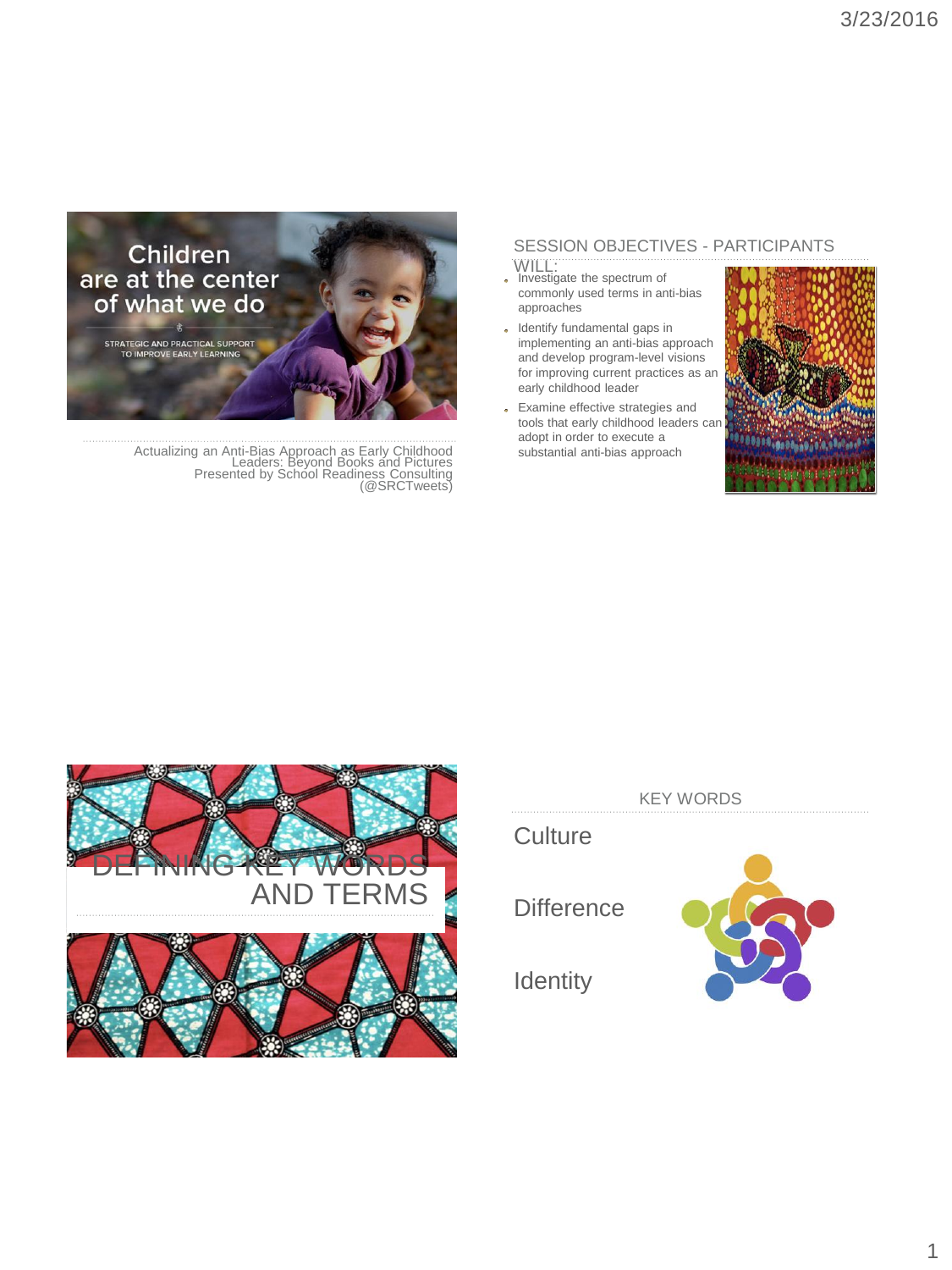

# POLL

PROGRAM APPROACHES Cultural Competency Cultural Responsiveness





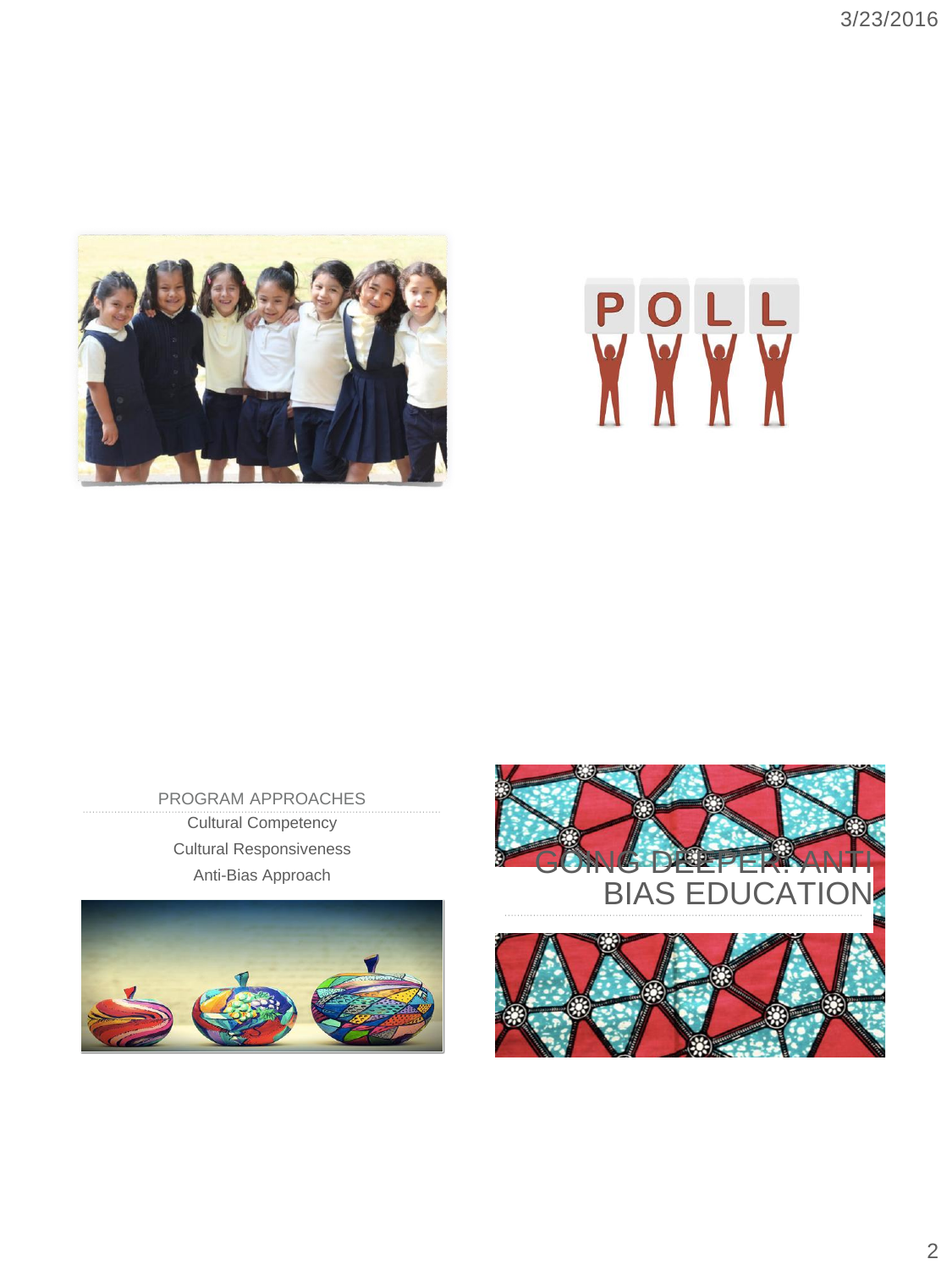## GOALS OF ANTI-BIAS EDUCATION

- ➤ Each child will demonstrate self awareness, confidence, family pride, and positive social identities
- ➤ Each child will express comfort and joy with human diversity, accurate language for human differences, and deep, caring human connections
- ➤ Each child will increasingly recognize unfairness, have language to describe unfairness, and understand that unfairness hurts
- ➤ Each child will demonstrate empowerment and the skills to act, with others or alone, against prejudice and/or discriminatory actions

### CHILDREN'S IDENTITY DEVELOPMENT









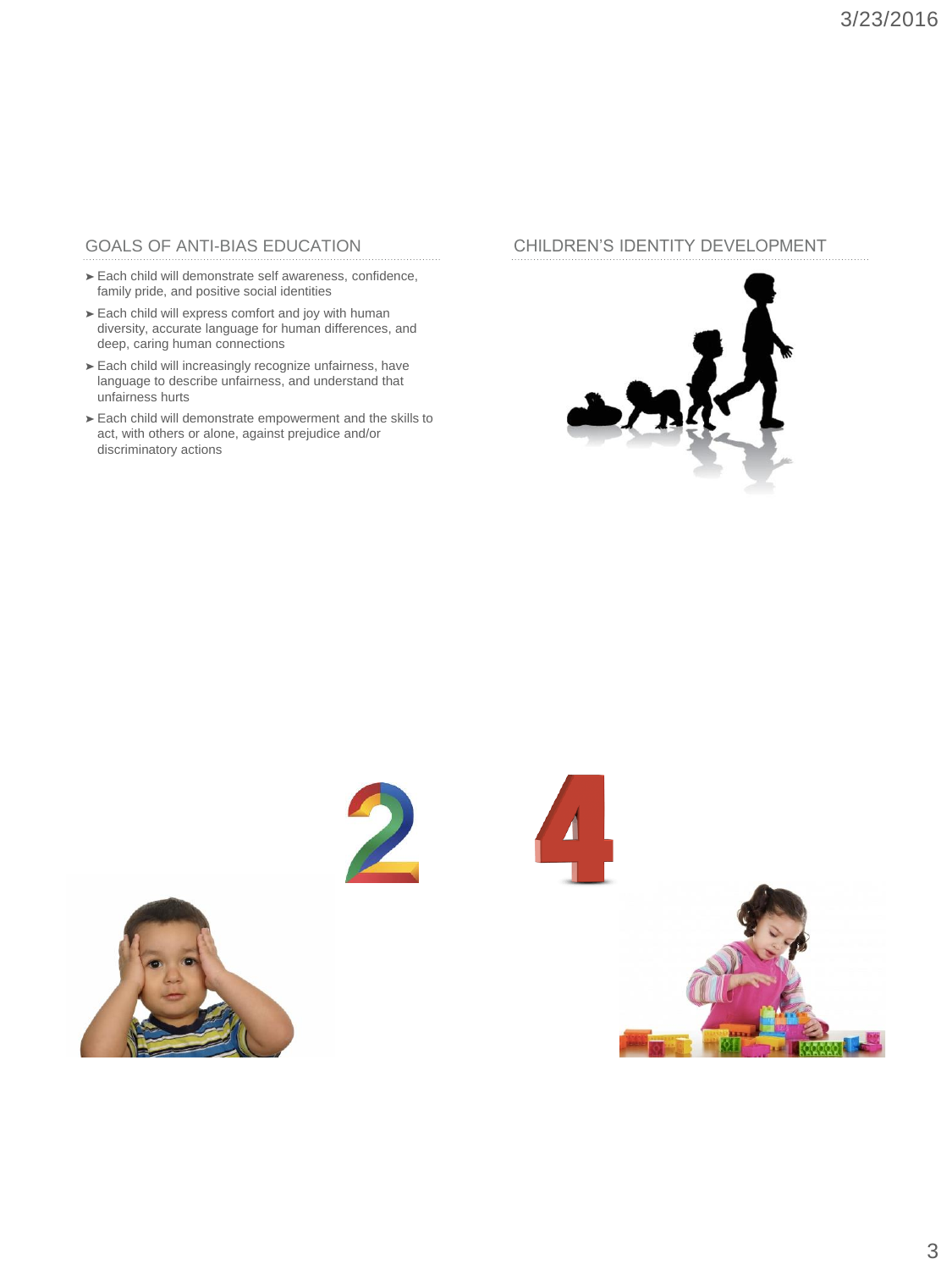





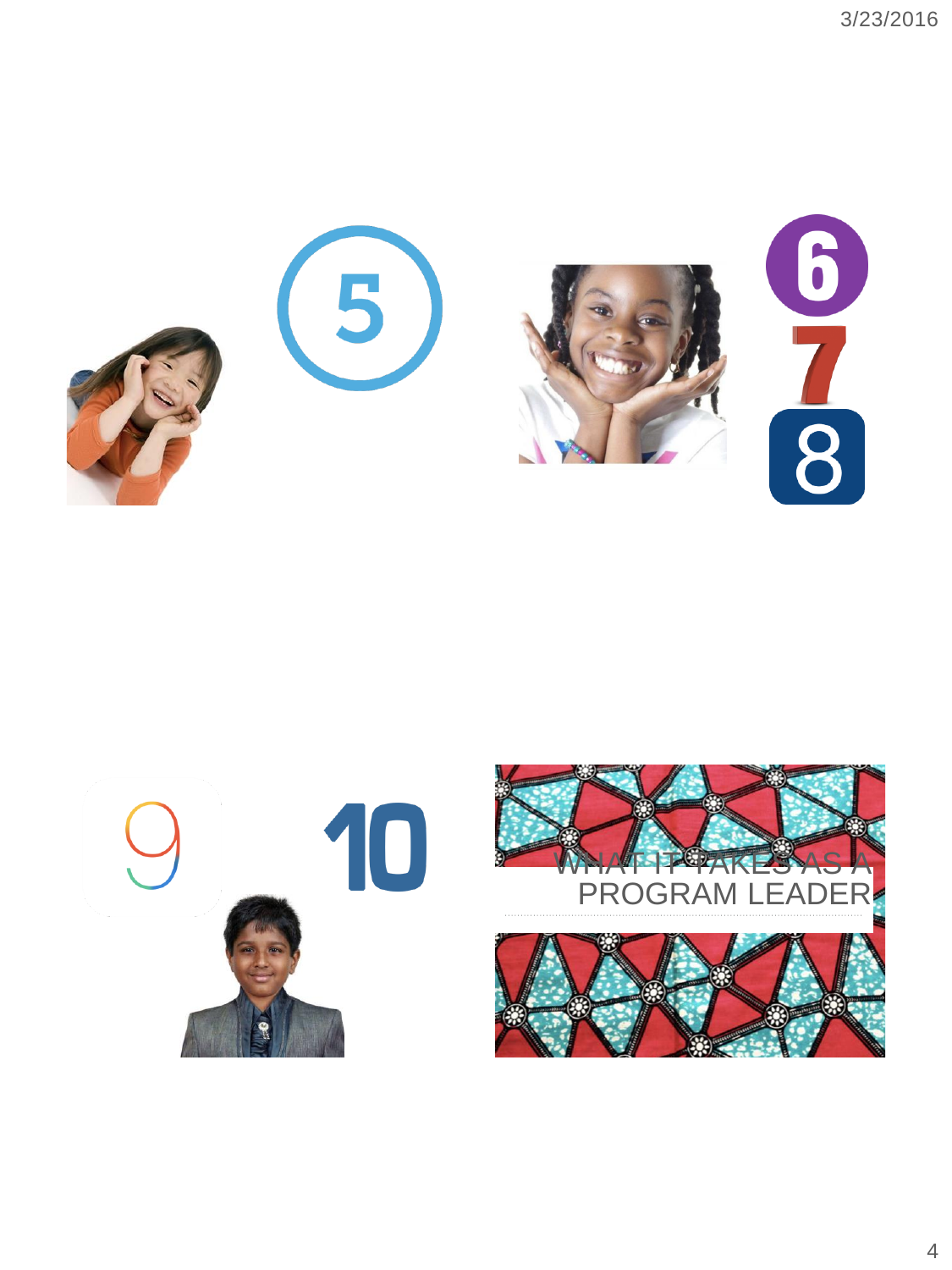



The foundation of anti-bias instruction is not technical, but relational. It's about authentic caring. It's not about using some generic "call and response" strategy to get kids fired up so they are excited about the same ole boring, unrelated stuff. Kids can see through that…quick."

-Zaretta Hammond

### WHAT CARING MEANS

- Recognizing what families have to offer to the learning environment
- Understanding the need for consistency and longevity
- Challenging your own biases, as well as the biases of program staff
	- ➤ Checking the narrative when you hear stories of typically marginalized groups
- Operating with growth in mind
	-
- An anti-bias approach is a priority
- All families have agency
- The vision is shared among all key members of the learning community
- The process is cyclical  $\sigma$ and values-driven



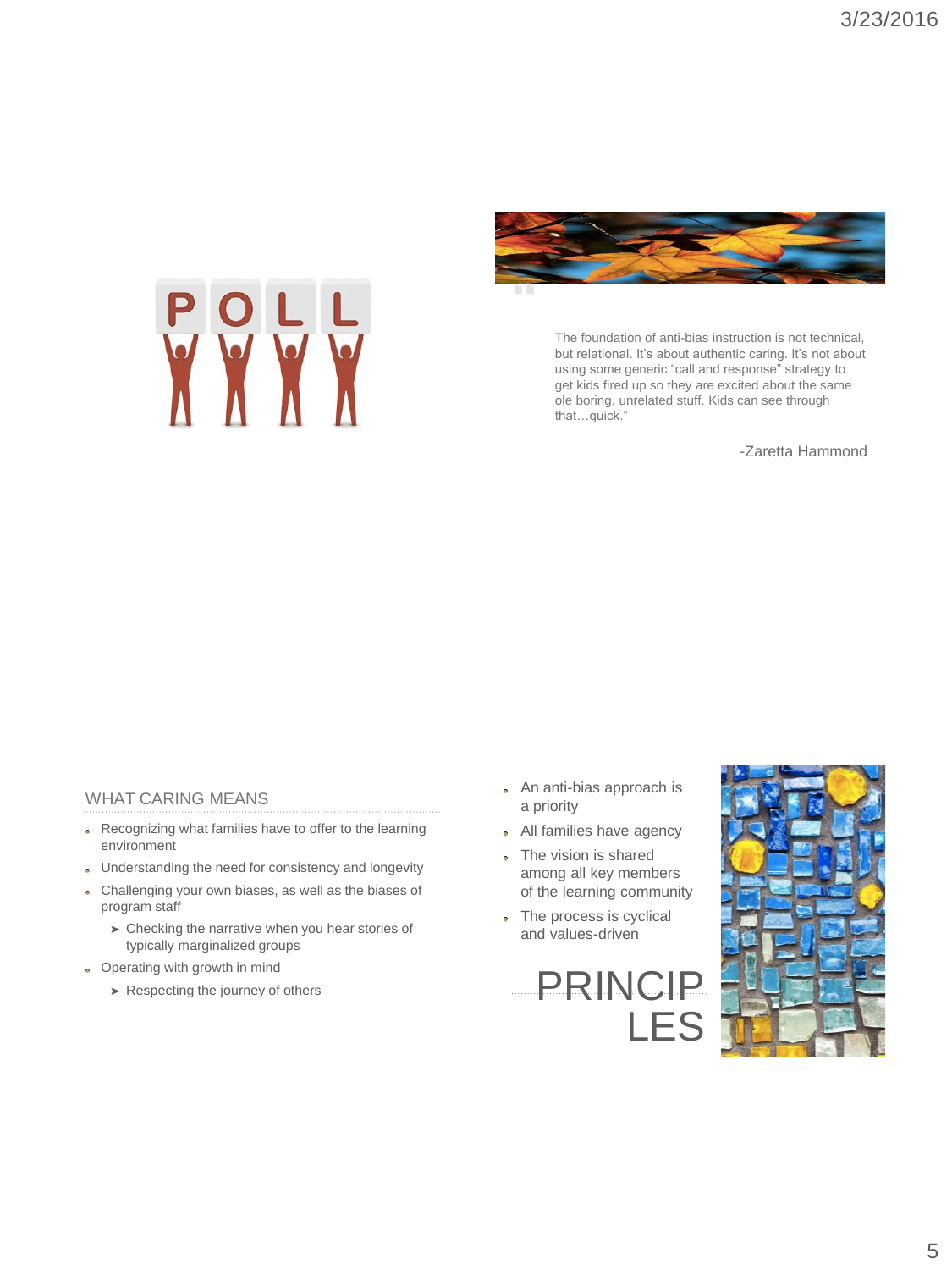

- Staff recruitment and ó hiring
- Holiday celebrations
- Staff professional learning
- Material distribution
- Family as advisors

# POLICIE S



- Setting anti-bias program  $\bullet$ level goals
- Challenging assumptions ö
- Facilitating meetings
- Ensuring the classroom à. and program environment reflects vision

# PRACTIC ES



TANGIBLE RESULTS

Program-wide

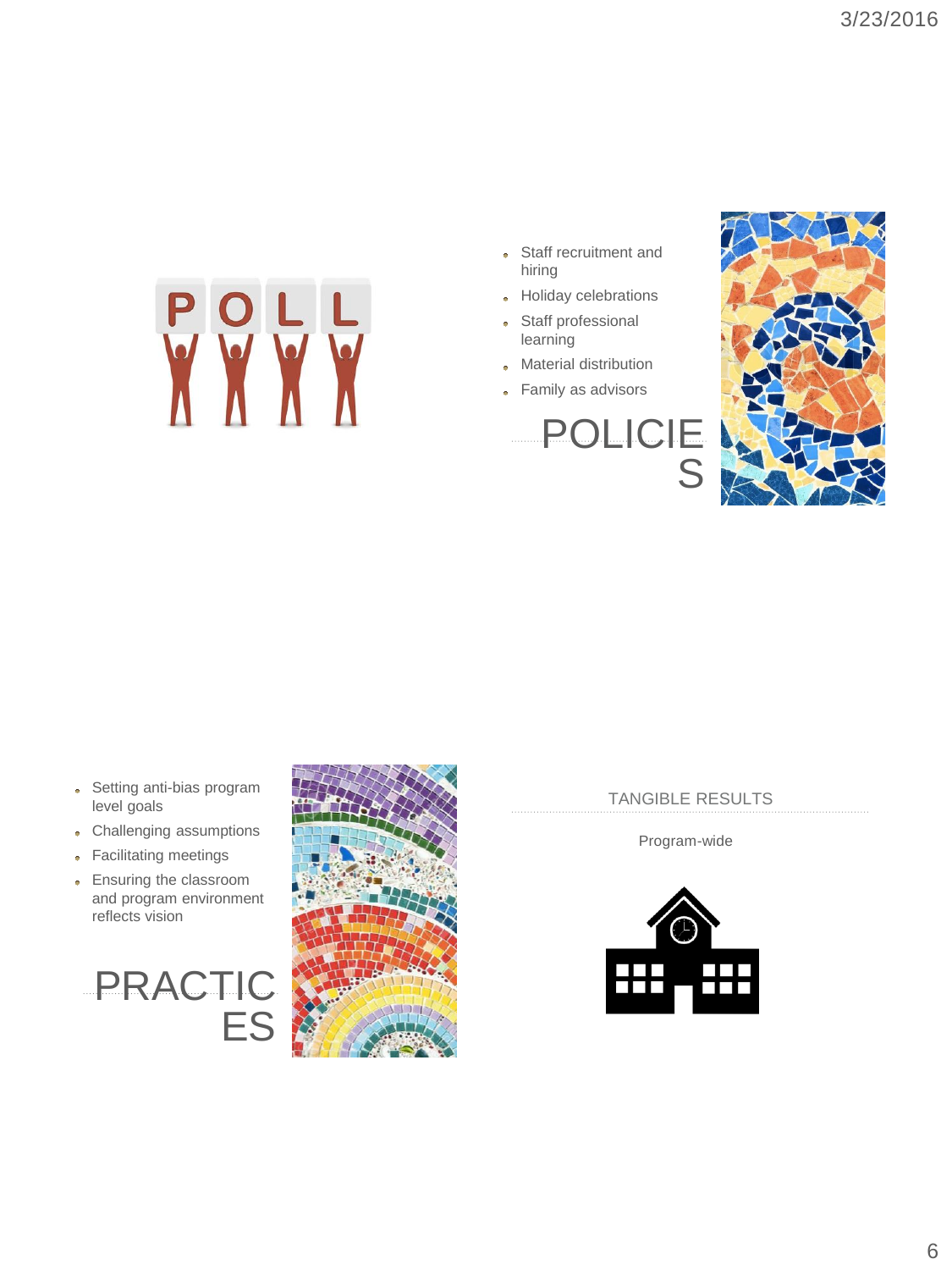TANGIBLE RESULTS

Individual Teachers and Providers



TANGIBLE RESULTS

Children and Families





What are some questions you have about what we discussed today?



**Programs** -A GUIDE FOR CHANGE

Louise Derman-Sparks<br>Debbie LeeKeenan<br>John Nimmo **Foreword by Mariana Souto-Manning**